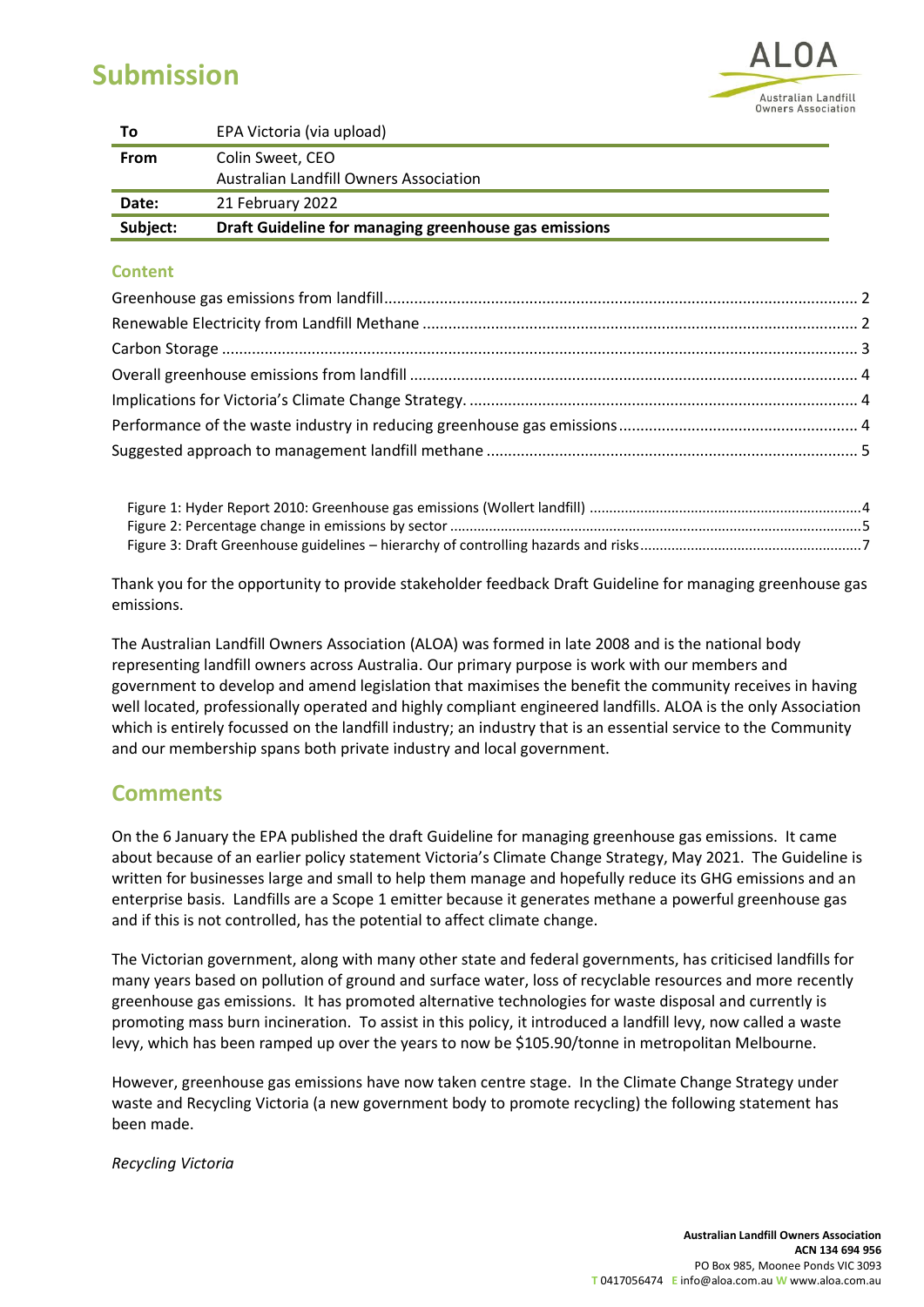*"Two-thirds of Victoria's emissions from the waste sector result from the decomposition of organic material – such as food and garden waste, paper, cardboard and timber – in landfill. By diverting waste from landfill for recycling, we can cut emissions, reduce air, water and soil pollution and support economic development."*

*Page 35 Victoria's Climate Change Strategy.*

This statement follows the mantra of all the previous government's statements on greenhouse emissions from landfill, in that landfills are big emitters of greenhouse gases and by default organic wastes, the source of the methane that is a greenhouse gas, should be diverted away from landfills.

This mantra has been refuted on many occasions by the landfill industry, most effectively by the LCA conducted by Hyder in 2010, who that found that for the subject landfill (Hanson's Wollert landfill) it was in fact a greenhouse sink and performed as well, if not better than most of the alternatives in respect to greenhouse gas emissions. The results of the study were presented to the EPA in 2010 and compared to the study conducted for EcoRecycle by Nolan ITU, which underpinned its policy Towards Zero Waste. The difference between the LCA's was that EcoRecycle chose to use low collection efficiency for the methane, whereas the Hyder LCA used the actual collection efficiency achieved at Wollert.

This approach of using low collection efficiencies for methane collection to justify diversion of organics from landfill and the imposition of very high waste levies is a universal approach by governments worldwide. Its latest manifestation is in the Guidelines for introduction of FOGO, published by the MWRRG in which the collection efficiency of 30% is used to justify FOGO's greenhouse gas reduction at the landfill.

## **Greenhouse gas emissions from landfill**

The overwhelming GHG emission from landfills is the fugitive emission of methane from the anaerobic decomposition of organic waste. The rest of the emissions are very minor. Fuel used for operations and landfill construction on a large landfill site is around 1L of diesel per tonne of landfill waste received.

Greenhouse gas generation from landfills has been extensively studied and verified through the National Greenhouse Gas and Energy Reporting Act, which since 2007 has been refined for waste, as for many other sectors of industry. The emissions are simply the amount of methane gas generated minus the amount collected and destroyed, adjusted for oxidation in the surface soils. The amount collected is routinely measured by most large landfills, which have electricity generators using the methane for fuel. The problem is that the models used to calculate the amount of gas generated can get the answer wrong, leading to erroneous figures for methane emissions.

However, serious attempts have been made to measure the methane emissions from landfills and currently all Victorian landfills have a Licence requirement to monitor the concentration of methane at the surface of their landfill. Another measure of methane emissions is simply to use one's nose to detect odours, which are directly linked to the fugitive methane emissions from the broad surfaces of landfills. The results are that it is possible by careful planning and operations to virtually eliminate the emissions of methane from the surface most of the time. Certainly, a well-run landfill with well-timed installation of gas extraction wells can achieve very high collection efficiencies of 90% or more. Achieving this high collection efficiency should be the main approach to meeting the GED for greenhouse gas emissions, rather than diversion into other treatment options. Landfilling is by far the cheapest form of waste disposal and if it is managed well, has a low environmental impact. It does need a lot of space and the right planning controls to be successful.

## **Renewable Electricity from Landfill Methane**

Landfilling has a very low energy profile unlike other waste disposal options. 1L/ tonne of waste received is far lower than any of its alternatives. The methane from landfills has been used since the 1980's and nearly all large landfills receiving organic waste have established electricity generation from the methane. Typically the electricity yield is 150 kWh/tonne of waste received. The only alternative that can produce a greater electricity yield is incineration, due to the fact that the energy is recovered from all the carbon in the waste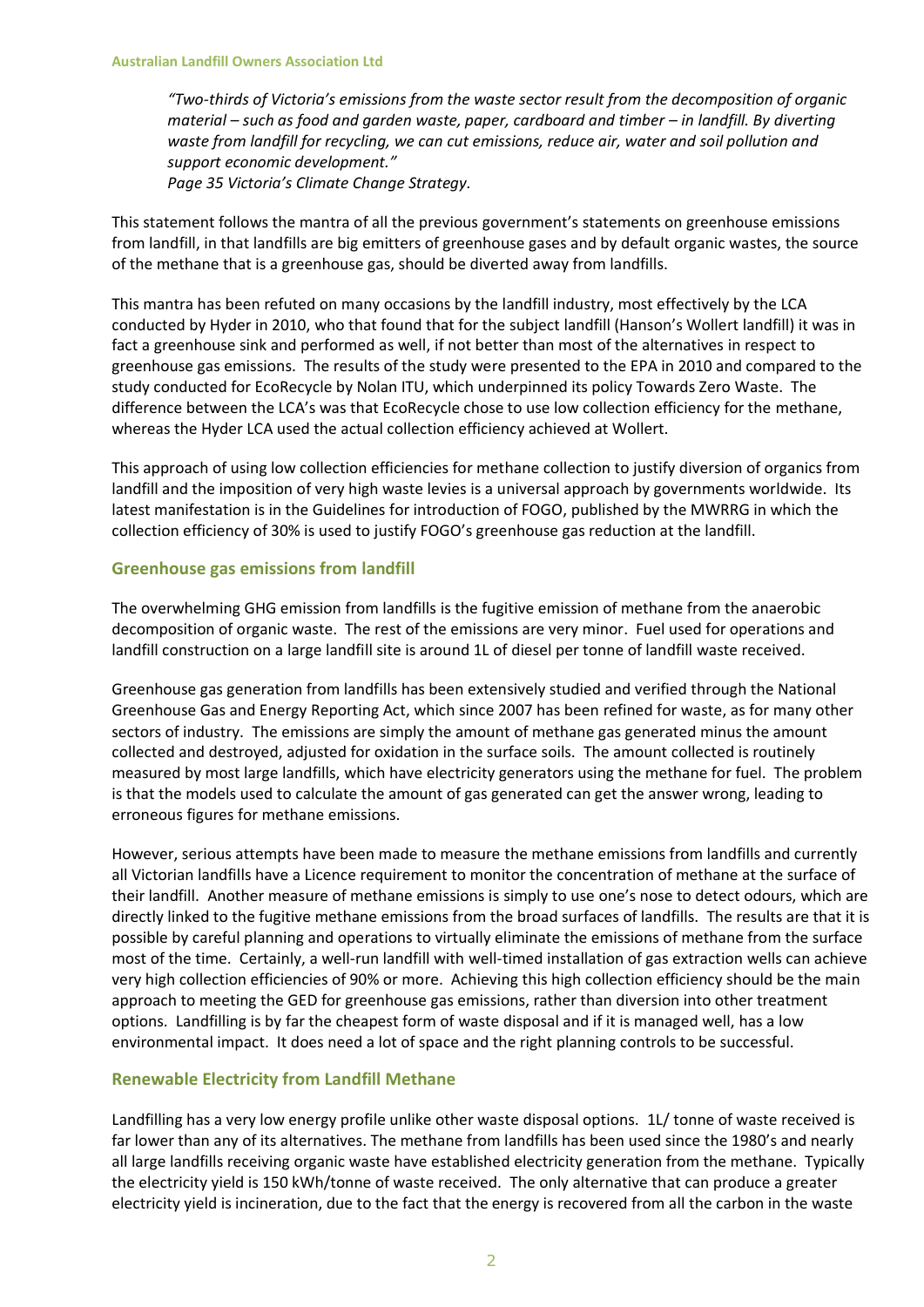whereas only 50% of the carbon is used for producing fuel in landfills: the other 50% is emitted a  $CO<sub>2</sub>$ . Incinerators also burn hydrocarbons in the form of plastics, but these contain fossil carbon from oil.

In Australia hundreds of MW-hs of renewable electricity is generated from landfill methane. The industry was encouraged by several government initiatives such as the Carbon Farming Initiative and the Emissions Reduction Fund. It is privately run by a number of businesses and is highly efficient at extracting and using the methane. Given the right site conditions, these private gas/energy businesses can achieve very high collection efficiencies and current government policies make it financially attractive to do so.

The electricity generated from landfill methane has always been considered renewable since 1990 when the Victorian government set up its first renewable energy scheme. The methane, though a greenhouse gas if emitted, is converted to  $CO<sub>2</sub>$  in the engines of the generators. This  $CO<sub>2</sub>$  is not fossil carbon but part of the natural carbon cycle and biogenic in nature and not a greenhouse gas. There are some very small quantities of  $NO<sub>x</sub>$  which do need to be counted as a greenhouse gas.

Apart from control and destruction of landfill methane, the electricity generated substitutes for electricity generated from fossil fuels in the Latrobe Valley. It is fed into the general distribution grid and depending on the circumstances can assist stability in the grid because it is so reliable. Availability of over 95% is the norm.

## **Carbon Storage**

Landfills are the only waste disposal method that can store carbon directly. The degradability of organic carbon in anaerobic environment is restricted by the lignin content. Lignin is very resistant to the methanogenic bacteria that generate methane and can inhibit other organic substances from breaking down by creating an impenetrable barrier. The percentage of total organic carbon that degrades in a reasonable time scale (>100 years) is only about 50%. Timber is the least degraded, but paper products, garden organics and even food waste are all partially undegradable.

As a result landfills store large quantities of organic carbon and are carbon sinks. This is a scientific fact that has been demonstrated time and again by researchers all over the world. It hasn't been accepted in National Greenhouse Gas Inventories until quite recently. The Kyoto Protocol did not recognise it, but after a considerable amount of lobbying from Australia and others, the IPCC has allowed it to be included in National Greenhouse Gas Inventories. In the Australian National Greenhouse Gas Inventory only 90% of the organic carbon in wood and wood waste goes into carbon storage and 50% of the organic carbon in garden waste and paper and paperboard goes into carbon storage.

In the 2019 Refinement of the IPCC 2006 Guidelines, there is a section 12.6 which discusses the long term storage of HWP carbon in landfills (SWDS). This extract confirms that the stored carbon can be deducted from the carbon accounting for HWP.

## *When countries explicitly identify the CH<sup>4</sup> emissions and long stored carbon originating from disposed wood in SWDS, the carbon contained in these elements may be subtracted from the release of CO<sub>2</sub> from HWP.*

The carbon storage is only for HWP, i.e. solid wood, paper and paper products. It excludes garden waste as this is not accounted for in the AFOLU sector. It could be argued that carbon stored from garden waste should be accounted for in the Waste sector.

In the Australian 2019 Greenhouse Gas Inventory Report the carbon storage in SWDS is calculated in the Waste sector but accounted for in the Forestry sector, as per IPCC guidelines. Most landfill LCA's include carbon storage including the one commissioned by EcoRecycle for the Victorian Government.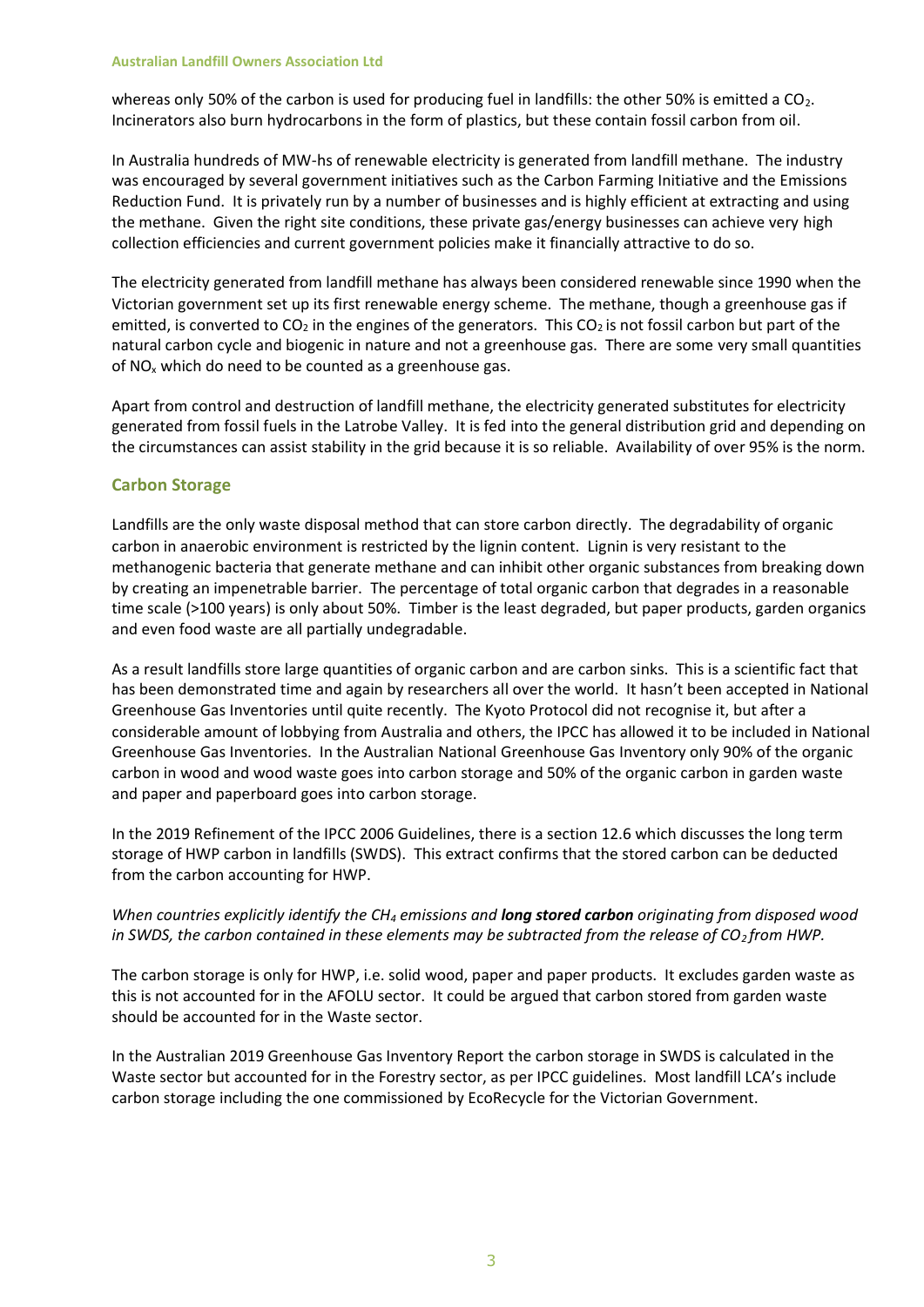## **Overall greenhouse emissions from landfill**

Taking all the discussion above into account with high methane collection efficiency, electricity generation and taking carbon storage into account, a landfill is a strong greenhouse sink. As the collection efficiency increases, the greenhouse sink increases. Diagram 1.1 extracted from the Hyder report shows this clearly. The greater performance of the landfill also benefits other treatment options as there is always a residual that has to be disposed of at landfill conversely a poorly performing landfill will negatively affect the other alternatives.





Figure 10 Results with high (88%), mid (74%) and low (60%) range methane recovery rates (using mid-range values for all other parameters, and with assessment using a 100 year instantaneous emissions basis)

## **Implications for Victoria's Climate Change Strategy.**

So clearly if the policy of the government is to reduce greenhouse gas emissions from waste it should be regulating landfills to have the maximum collection efficiency rather than diverting organic waste into other treatment options.

An example of the misguided approach by the government is the Food Organics Garden Organics (FOGO) system for domestic waste. The documents promoting this form of waste diversion use a very low landfill methane collection efficiency of only 30%. If a more reasonable collection efficiency of 70% is used and the loss of renewable electricity offset and loss of carbon storage is taken into account, the greenhouse gas benefits of FOGO are minimal. If the Scope 1 emissions from the composting process and the Scope 2 emissions from the electricity used is taken into account, the greenhouse benefits of FOGO become negative.

The Victorian government is promoting alternatives to landfill for organics that will likely increase greenhouse gas emissions. If it concentrated on getting collection efficiency and utilisation of landfill methane to a higher level it would have a direct and lasting reduction in greenhouse emissions from waste.

#### **Performance of the waste industry in reducing greenhouse gas emissions**

Figure 2 shows the truth of the argument. Waste and Agriculture have been the only sectors that have reduced their greenhouse gas emissions consistently since 1990 with waste showing the larger reduction. Waste currently emits 20% less greenhouse gases than it did in 1990 when landfill methane began to be collected for energy recovery. Land clearing reductions have had a bigger impact but that was largely due to favourable conditions under the Kyoto Protocol. The ability of landfills to store carbon and generate renewable electricity in excess of its own requirements would suggest that it should be encouraged not discouraged along with high landfill methane collection efficiency.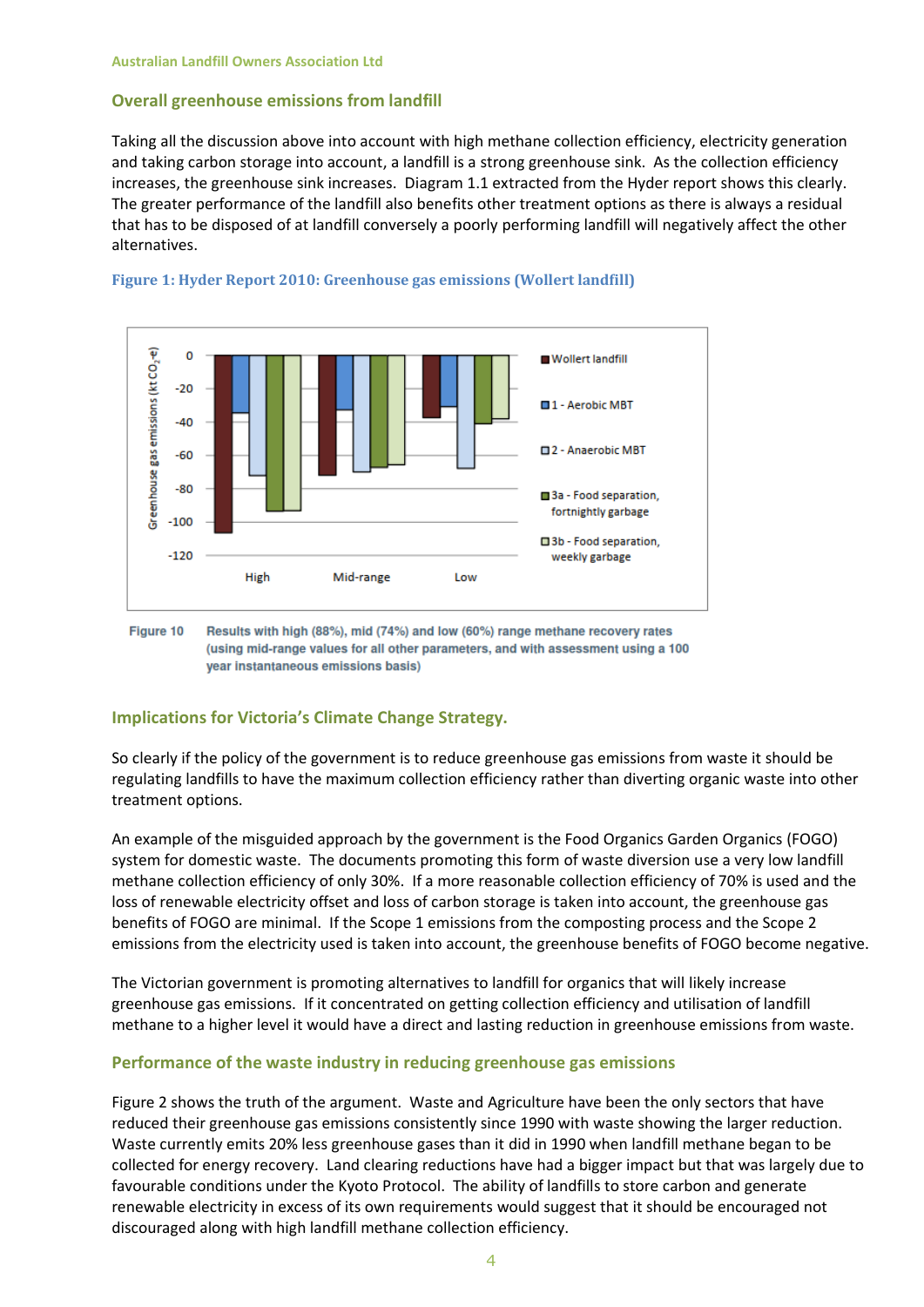#### **Figure 2: Percentage change in emissions by sector**





rce: Department of Industry, Science, Energy and Resources

#### **Suggested approach to manage landfill methane**

Using the 4 steps detailed in the draft Guideline, the following approach is suggested to manage landfill methane.

#### *Step 1: Identify the GHG emissions sources***.**

The overwhelming GHG emission source at landfills is the landfill methane emissions from the surface of the landfill. These emissions are a result of the build-up of gas pressure within the landfill as landfill gas is generated by decomposition of the organic waste. Once gas pressure exceeds atmospheric pressure the landfill gas will be released unless there is a gas impermeable barrier or collection system.

Currently BPEM Guidelines issued by the EPA require gas collection and/or membranes in the final cap of a Class 3 landfill, but other forms of capping such a Phytocaps are also possible. It is not possible to have all the waste enclosed in a membrane cap all the time, so without a collection system, the landfill gas will escape from uncapped areas.

The source of GHG emissions from landfills is landfill methane that is not contained or collected. These are commonly known as fugitive emissions and are classified as Scope 1 emissions.

There will be other minor emissions such as from fuel used by earthmoving equipment on site which are Scope 1 emissions. For landfills these will be small compared to the fugitive landfill methane emissions, but they could amount to more than 1,000 tonnes of  $CO_{2eq}$  for a large landfill.

Use of electricity on landfill sites will be a Scope 2 emission. If the landfill has a leachate treatment system then a significant amount of electricity will be used for pumping and aeration, so these are GHG emissions on the site.

There will be Scope 3 emissions connected to the landfill such as fuel used by the cars and trucks delivering the waste, but these will be accounted for by others and are beyond the control of the landfill.

#### *Step 2: Assessing the risks from GHG emissions.*

Since 2007 the NGER Act has required large landfills to calculate the GHG emissions from fugitive landfill methane and also fuel use. The methods used have been refined over the years and are more accurate than earlier methods. But still the actual generation of landfill methane is uncertain because it is released over a long time and site conditions can vary considerably from the default values. There is the possibility of direct measurement of the emissions under the NGER Act, but it is also difficult to get an accurate measurement from a large non-uniform area.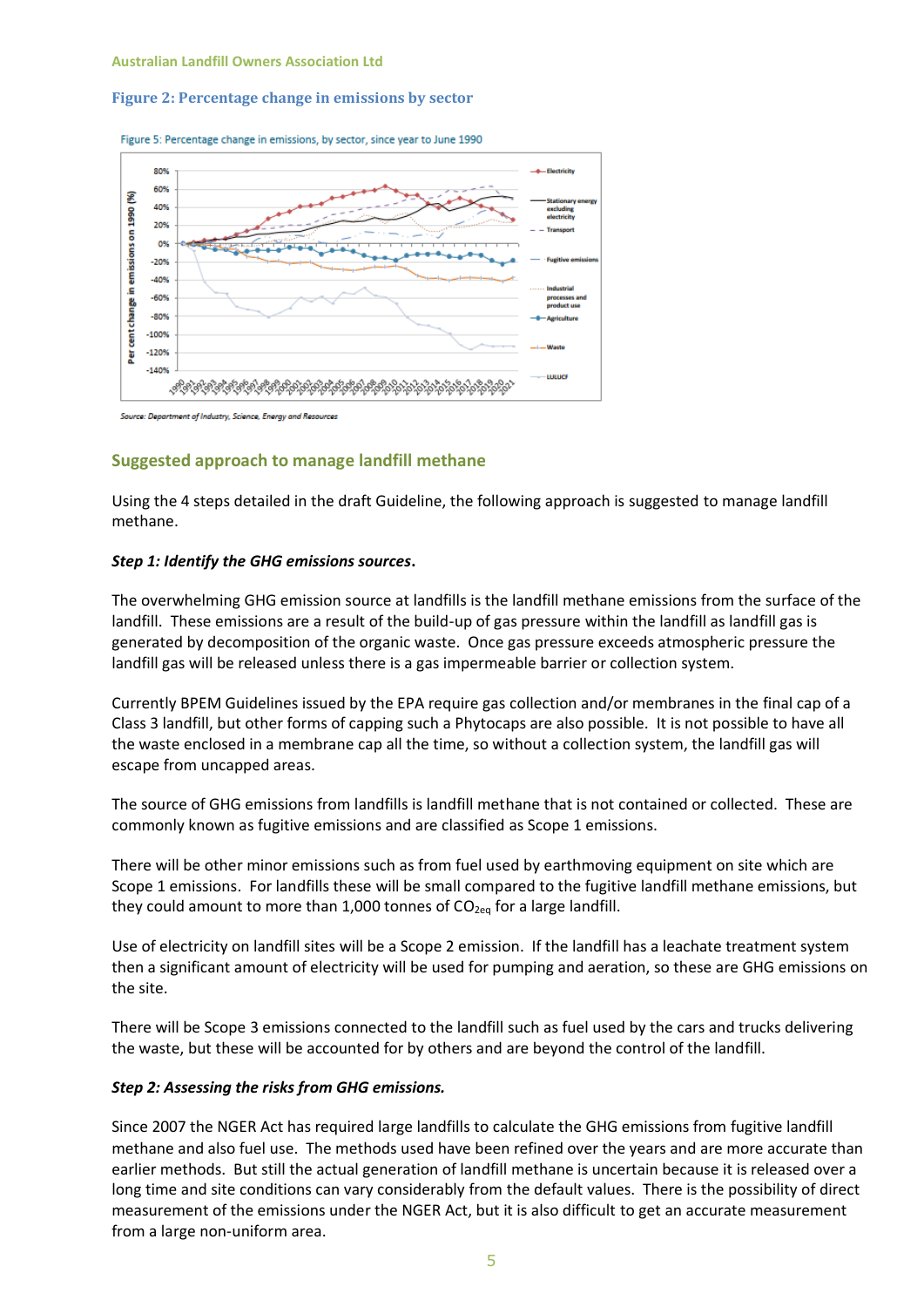#### **Australian Landfill Owners Association Ltd**

The two things that can be measured consistently and accurately are the amount of landfill methane collected and the surface concentration of landfill methane. Comparing the amount of methane collected with the theoretical generation rate can give a crude measure of the collection efficiency. Keeping surface methane concentrations to a uniformly low level will ensure there is a low rate of fugitive emission.

Operating landfills are very busy places with new cells being constructed side by side on a regular basis. With new cells, it takes about 1 ½ years before methanogenisis takes hold and landfill methane emissions start. Before that the waste is firstly aerobic and facultative. In the facultative phase the main gas produced is  $CO<sub>2</sub>$ and as this is biogenic is not a GHG. Before the 1 ½ years is up, the oldest waste at the bottom of the cell will start to produce landfill methane, but this is oxidised as it passes up through the relatively fresh waste on the surface, which still holds air. When the cell approaches 1 ½ years of age the landfill methane generation becomes so great that it expels the air in the surface waste and fugitive emissions can start. The crosssection of landfill cells is trapezoidal because of the need for side batters, and this creates a flow of gas from old cells into new cells, but as waste builds up on the old batters, the effectiveness of the vertical extraction bores in the old cell increases.

The key risk in methane fugitive emissions is when the cell volume is such that it will not be filled to final level in less than 1 ½ years. The longer it takes to install the extraction wells the more landfill methane fugitive emissions there will be. The peak landfill gas generation time for a Cell is 2-3 years after it is deposited. There is ample evidence that landfills that have built too big cells that take 3 or more years to fill have suffered uncontrollable odour problems, which are directly related to excess fugitive landfill methane emissions.

## *Step 3: Identify and implement controls to reduce GHG emissions.*

The way to reduce GHG emissions from landfills is to collect and destroy the landfill methane either in flares or as fuel for electricity generators or both. Collecting landfill gas is simple but requires the sort of experience that the private landfill gas companies have developed over the years. The objective is to reduce the gas pressure within the landfill to below atmospheric pressure so that the generated gas will move to the extraction bores in preference to the surface. Vertical bores are always more effective than horizontal bores because they are better able to reduce the gas pressure within the landfill. Careful monitoring of the borefield is required to optimise the suction and flow from each bore as they are all different. The aim is to not introduce oxygen into the waste because that could start a fire.

As soon as the cell if filled the vertical gas extraction bores should be drilled and the cell connected to the gas pumping system. There is no need to wait for the final capping to collect the gas, in fact it is a mistake to wait for the final capping. In this manner the peak of landfill methane production will be captured, preventing the bulk of the fugitive landfill methane emissions. Because of the need to batter the edges of the cells to obtain stability, there are large, exposed slopes that are not depressurised by the main borefield. Sacrificial mid slope extraction bores will help minimise the fugitive methane emissions from the batter slopes, as will sacrificial gas impermeable capping on long term batters.

The gas pumping system should be strong enough to exert 1 KPa vacuum at any well in the borefield, though many will be set at much less than that vacuum. If extraction stops for more than a few hours, the landfill methane will escape the surface of the landfill and cause great odour problems as well as GHG emissions. There must be flares in the system that can extract more flow than is being generated, so that should the electricity generators need to shut down the flares can take over. A standalone generator big enough to run the flares should be ready to power the system. When the supply of landfill methane is more than is needed for the electricity generators, the flares will extract the excess.

There will be places that are identified as emitting landfill methane during the surface monitoring. To exert temporary control while permanent solutions are implemented shredded mulch placed on the area that is leaking is effective in controlling the leak by methane oxidation. Typical places where leakage can occur are penetrations in the capping and the edges of the capping and base liner membranes.

The Guideline uses the graphic in Figure 3 to illustrate the hierarchy for controlling the risk of GHG emissions.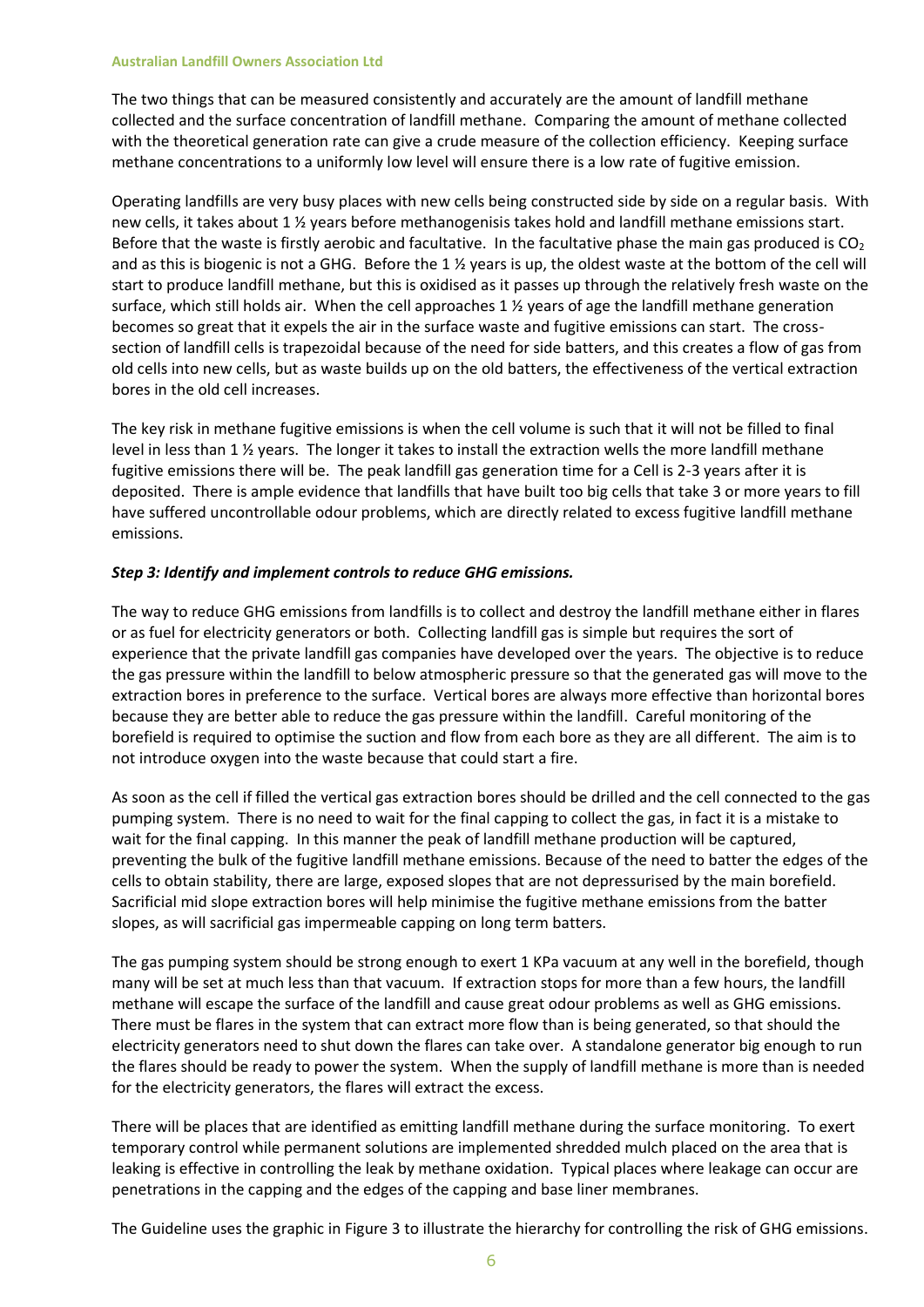## **Figure 3: Draft Greenhouse guidelines – hierarchy of controlling hazards and risks**



Figure 2: Hierarchy of controlling hazards and risks

The approach suggested in this submission differs from that suggested by the Guideline for the following reasons:

- Eliminating the Hazard i.e., diverting organic wastes from landfill, is not the best approach in this case. It might be the best approach if organic waste can be eliminated from society altogether, but that will not be possible. So with organic waste to deal with, it is suggested in this submission that landfill is the best approach.
- Engineering controls are elevated to the first preference because they can be reliably achieved, as demonstrated by years of experience in the landfill industry. These controls can achieve a better outcome than elimination because of the benefit of carbon storage reducing overall GHG in the atmosphere.
- Administrative control is also preferable to eliminating the hazard in this case. The EPA already have a powerful and effective tool in the regulations to control how landfills deal with landfill methane emissions. Landfills are required to meet stringent surface emission standards. This administrative control alone has transformed the way landfills control fugitive methane emissions. There is a quasiregulation to control cell size but if this was strengthened with a focus on cell timing and early installation of gas collection bores on the final levels and batters, the performance of gas extraction would be enhanced greatly and therefore GHG emissions reduced significantly.

Another aspect of administrative control is to continue to support landfill methane used for electricity generation by way of special subsidies or environmental credits. In the past these indirect payments have allowed a strong private landfill gas industry to develop and make efficient landfill methane capture a financial winner for the industry.

#### *Step 4: Review controls to ensure they are effective.*

The controls that are most effective are the ones that involve direct measurement of the landfill methane at the extraction system and on the landfill surface. Modelling of generation and calculating collection efficiency indirectly is prone to gross errors.

There should be continuous data on the amount of landfill methane being extracted and this should be examined on a regular basis to ensure consistency in the amount is being collected. The composition of the extracted landfill gas should also be monitored at the extraction pumps and at each bore, so that over extraction and oxygen ingress is avoided.

Surface monitoring of the whole site will identify those areas that need temporary or permanent works to eliminate emissions. If there is a large area that is allowing significant fugitive landfill methane emissions,